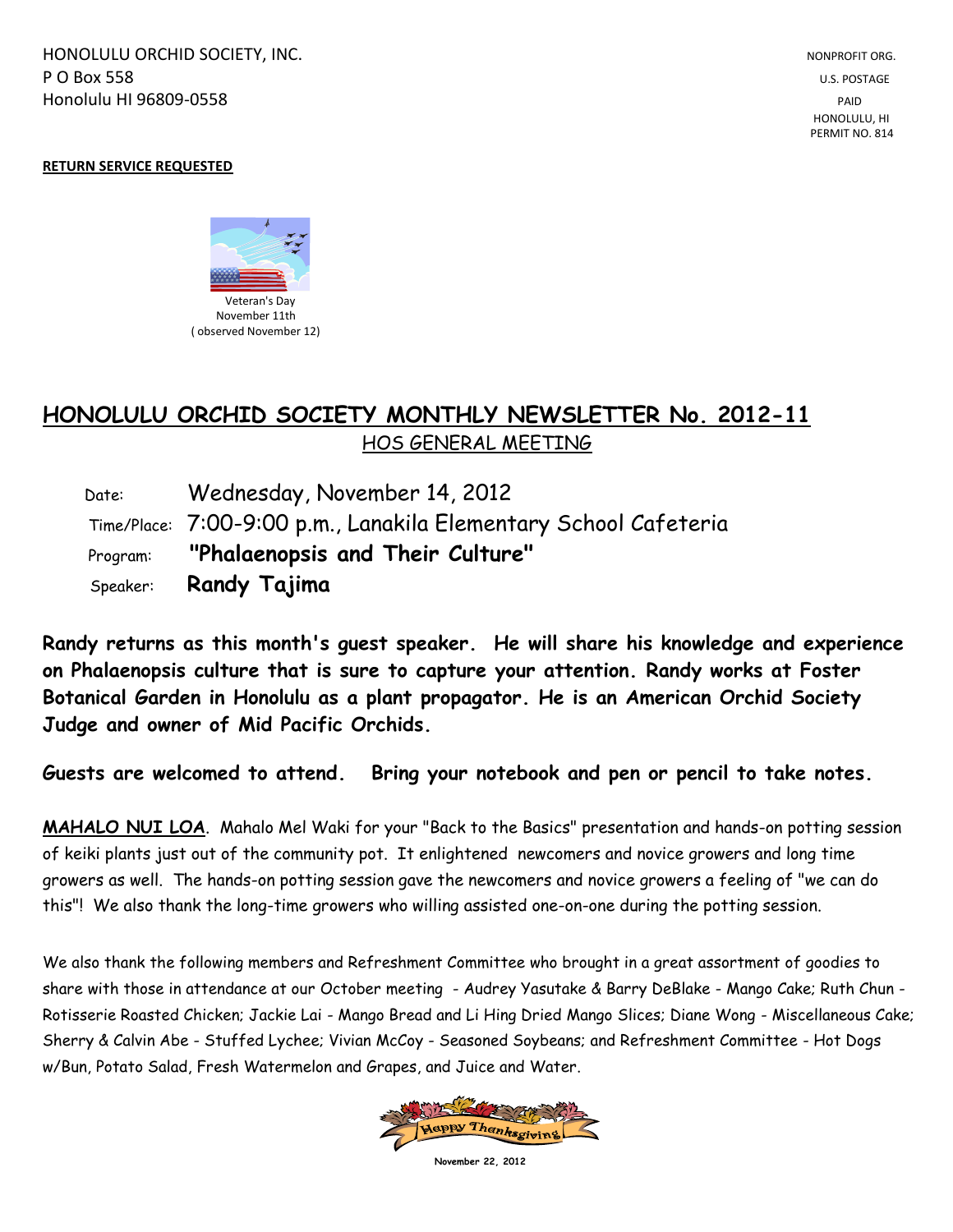## **October 2012 Culture Awards.**

1st Place – Phrag. Eumelia Arias; Owner - Violet Yamaji 2nd Place –Blc. Blue Ocean 'Sea Spray'; Owner - Ken & Aileen Ching 3rd Place - V. Hybrid; Owner – Calvin & Sherry Abe Congratulations to all!

**WELCOME 2013 NEW MEMBERS**! We welcome our newest 2013 HOS members **Lowell Kaanehe of Honolulu HI** who visited and joined at HOS General Meeting in September 2012 at Lanakila Elementary School; and **Topher Brough, Doreen Fujita and Michelle Fukumoto, Kate Meeks, George and Sharlene Nakamichi, Connie Wickware, and Dorothy Nakama all of Honolulu HI** who joined the society during HOS' 73rd Annual Show during the period 5-7 October 2012 at Washington Middle School. Mahalo for joining!

## **HOS SHOW 'GALAXY OF ORCHIDS"**

The 73rd Show transformed the Washington Middle School Cafeteria into an exploratory Galaxy of Orchids as interpreted by each orchid society's display put up by Hui Okika O'Kunia (1st Place), Aiea Orchid Club (2nd Place), Hawaii Kai Orchid Society (3rd Place), Windward Orchid Society (4th Place), Ewa Orchid Society (5th Place), and Honolulu Orchid Society (host).

Sincerest and warm mahalo to Ben Kodama Sr. and Ben Kodama Jr of Kodama Orchid Nursery for allowing Honolulu Orchid Society to prepare and package the Orchid Mix Media sold at the show. We appreciate your generosity of time and the use of your facilities and equipment. We also thank Weylen & Ong Wong (non-members) and Williette Wong for the use of their pick-up truck and van in hauling the packaged mix back to town.

Our sincerest and warm mahalo to the 50+ individuals who volunteered their time and services and to all the orchid societies and vendors who rendered their hard work, time and generous support to make Honolulu Orchid Society's 73rd Show a success at the Washington Middle School Cafeteria. We express our heartfelt appreciation to all those who donated various items, baked goods and other foods to the HOS Table. **You each served willingly in the assignment given and we truly appreciate your dedicated help.** Please mark your calendar for next year's show as reservations have been made to hold HOS's 74th Show during the period October 4 to October 6, 2013.

Special thanks to our Show Committee: Co-chairs: Ben Sills and Williette Wong; Plant Sales/Treasurer: Mel Waki; Layout: Ben Sills; Awards: Robert Moffitt; Registration: Nancy Woltmon; Lecturers: Ben Kodama, Jr.; Publicity, Japanese media: Nancy Woltmon and Charlotte Yamamoto.; Overall media coverage: Marissa Maemori, Amanda Kimball, Amber Tateno; Manpower: Carol De Witt; Hospitality: Vivian McCoy; HOS Display: Williette Wong; HOS Sales Table: Ruth Chun and Nancy Woltmon; Membership: Ron Yamauchi; Clean-up: Ikaika Peltier.

**Best in Show** (Florence Kodama Memorial Trophy) was given to Den. Enobi Purple 'Splash'; Owner - Pam Waki, displayed in the Honolulu Orchid Society Display.

Awards were given to the following in the HOS Display:

**Best Yellow Cattleya** - Blc. Young Kong 'Sun #16'; Owner - Pam Waki **Best Vanda in Show** - V. sanderiana var. alba 'Waki" AM HOS; Owner - Pam Waki **Best Miscellaneous Vanda** - Ren. Kalsom 'Red Dragon'; Owner - Pam Waki **Best Dendrobium in Show** (Takami Kodama Memorial Trophy)- Den. Enobi Purple 'Splash'; Owner - Pam Waki **Best Oncidium (Equitant Variegata or Rodricidium)** - Tolu. Red Berry; Owner - Pam Waki **Best Oncidium (Multi-Generic)** - Onc. incurvum; Owner - Ken & Aileen Ching

Merit Awards were given to the following at the show:

Ddc. magnum CCM (86.2 pts); Owner - Larry Kamiya Ddc. magnum CCM (84.0 pts); Owner - Kim Fernandez Den. Hibiki 'Vi' CCM (84.8 pts); Owner: Violet Yamaji Bulb. cocoinum CCM (88.0 pts); Owner: Dana Tamashiro

Congratulations to all!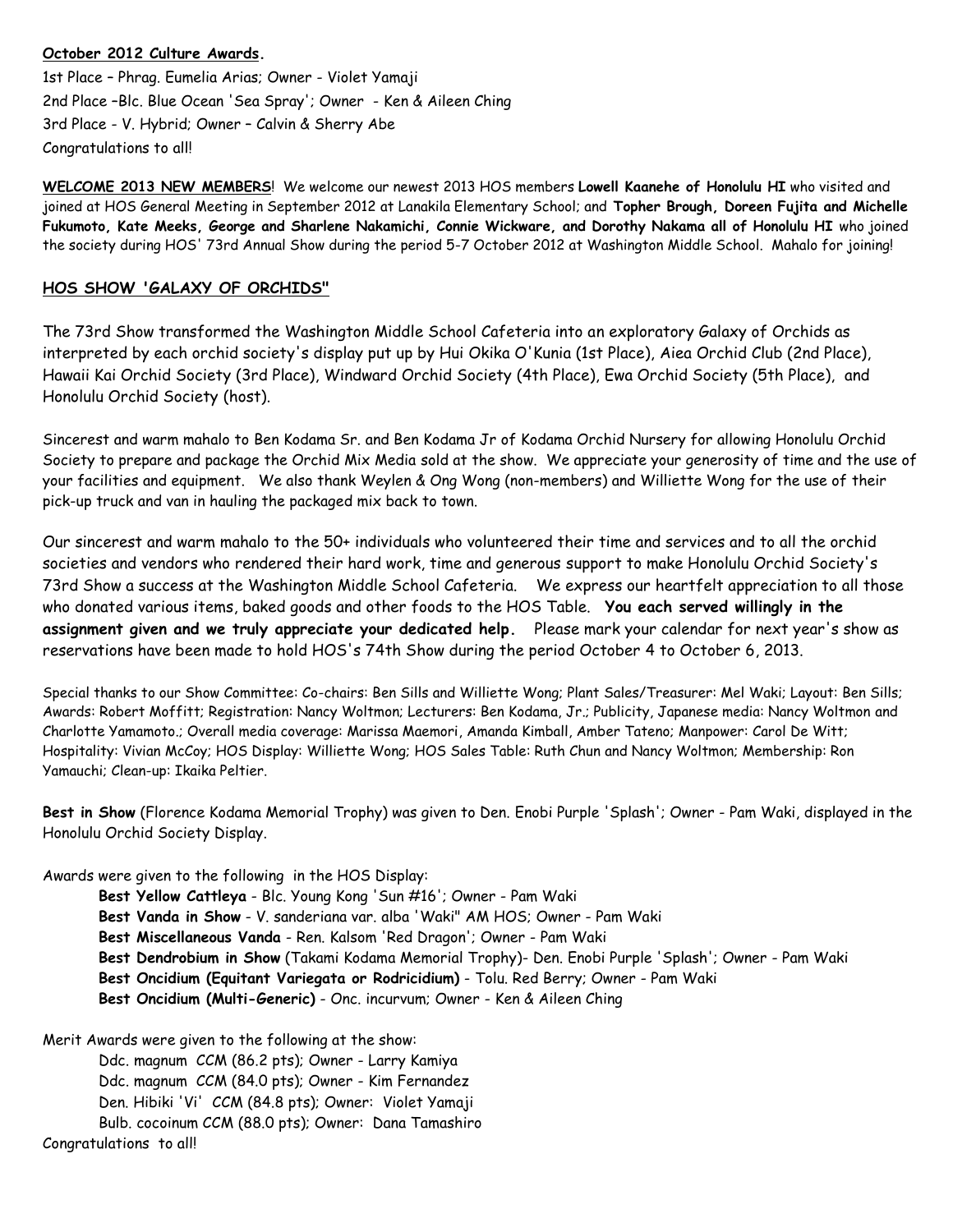**NAME RECOGNITION**. Members, if you assisted, shared refreshments at meetings or at shows, helped with the display set ups, breaking downs, exhibited your blooming plants and greenies and/or props, but your name was not listed, please note that it is not intentional. We greatly appreciate your donations, services and sharing of your plants. Every effort is made to observe who is present and helping out at the meetings and shows while I am also doing other society related "stuff", or pitching in with our display too...but sometimes you are missed inadvertently. Should this happen, please see the Correspondence Secretary at the next General Membership meeting and the correction will be made in the following month's newsletter. Mahalo for your patience and understanding.

**DECEMBER 2012 GENERAL MEETING** - An old-fashioned Ohana Holiday Pot Luck will be held at our December General Membership Meeting. No speakers and no contests for food preparations. Let's just get together, have fun and laughter and enjoy each other's company. Members bring in whatever favorite food item/s you would like to share. If no can cook or bring food--that's okay, just bring yourself and enjoy the evening with us anyway! We make do with what we have to offer. Paper goods and Beverage will be provided by HOS Refreshment Committee Label your utensils and serving dishes you personally bring with your name. Please bring food items in by 6:30 pm so as to allow time for set-up in order to start eating by 7 pm.

**2012 ORCHIDIST OF THE YEAR** - Nominations are now being accepted for 2012 Orchidist of the Year. Submit written justification that showcase the individual's outstanding attributes that qualifies the person as Orchidist of the Year. Mail to Honolulu Orchid Society, P O Box 558, Honolulu HI 96809-0558 or turn it in to a HOS Board Officer at the General Meetings. Deadline is NLT the December 2012 General Meeting.

**2013 HOS MEMBERSHIP** - 2012 year end is coming to a close! **Current membership expires December 31, 2012**. We look forward to new and renewed memberships within Honolulu Orchid Society. Please submit 2013 HOS Membership Application Form which is on page 4 of this newsletter; or you may see Carol De Witt at the General Meeting for a form. Please return completed form with current mailing address and other information as requested (include the mailing label from your newsletter or journal) with your check made payable to Honolulu Orchid Society and mail to HOS Membership Committee, P O Box 558, Honolulu HI 96809-0558. Mahalo!

**GENTLE REMINDER**: Members -- **should you move** -- please download from the HOS website a copy of the HOS membership registration form and submit your change of address to us or inform us through email or a short letter. It would help expedite address changes verses finding out upon return of your newsletter from the post office which sometimes do not have a forwarding address.

**2013 HOS ANNUAL BUSINESS MEETING AND INSTALLATION BANQUET -** The first HOS Business and General Membership Meeting of the new calendar year 2013 and the Installation of the newly elected Officers and Board of Trustees will be held on **Sunday, January 20, 2013 at 9:30 am at the Hale Ikena Restaurant on the Golf Course at Fort Shafter.** It is a Sunday Brunch Buffet with an array of fresh fruits, assorted fresh vegetables, pastries, hot breakfast and lunch entrees, desserts and beverages. The cost is \$30.00 per person (age 11 & above), \$20.00 per child (age 6 to 10 years old) and \$14.00 per child (age 3 to 5 years old). Please fill out the attached Banquet Reservation form on page 4 of this newsletter or you may see Carol De Witt at the General Meeting for a form. **Deadline is Wednesday, January 9, 2013.** Make check payable to Honolulu Orchid Society and mail to HOS Banquet Committee, P O Box 558, Honolulu HI 96809-0558.

Entry Passes onto Fort Shafter will be issued at the Pass & ID Office after the security guard at the entrance gate directs you to the office for all those who do not have a military sticker on their POV. All vehicle operators must have a current driver's license, current no-fault insurance card and current vehicle safety inspection. Passengers should also have an ID should the security guards ask for them. Please arrive at least 45-60 minutes prior to the start of our program as the check in at the Pass and ID Office may take a while if there is a long line of people being processed M**embership Meeting**: **The DECEMBER 2012 GENERAL MEMBERSHIP MEETING will start at 6:30 pm at Lanakila Elementary** 

**School Cafeteria on Wednesday, DECEMBER 12, 2012** . **Program - POT LUCK.**

**November 2012 Officer and Board of Trustees Meeting**: The Board Meeting will be held on **Tuesday, November 13, 2012** at **7:00 p.m**. at Aiea Elementary School in a classroom behind the cafeteria.

**HOS OFFICIAL WEBSITE: www.honoluluorchidsociety.org (VISIT THE WEBSITE FOR PERIODIC UPDATES)**